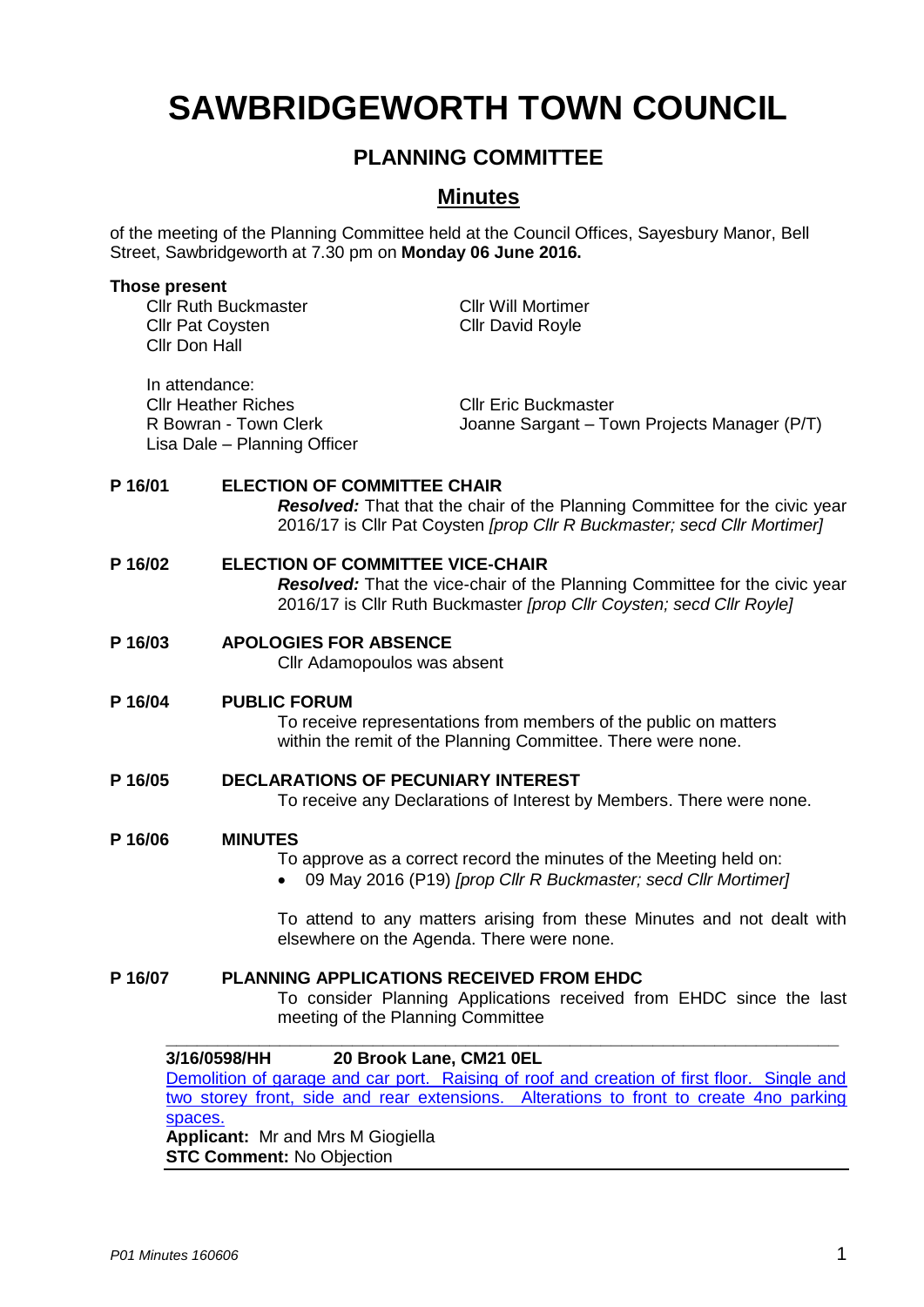# **3/16/0989/FUL Willow Court, London Road, CM21 9FD**

[Change of use and conversion of existing integral garage to create a 1 bedroom](https://publicaccess.eastherts.gov.uk/online-applications/applicationDetails.do?activeTab=summary&keyVal=O68MOFGLJNH00)  [residential dwelling](https://publicaccess.eastherts.gov.uk/online-applications/applicationDetails.do?activeTab=summary&keyVal=O68MOFGLJNH00) **Applicant:** Mr A Barham **STC Comment:** No Objection

**3/16/0995/HH Lower Hamptons, 92A Station Road, CM21 9JY** [Erection of detached garage](https://publicaccess.eastherts.gov.uk/online-applications/applicationDetails.do?activeTab=summary&keyVal=O6AI3YGL00B00) **Applicant:** Mr & Mrs Kent Thirley **STC Comment: No Objection**

# **3/16/1009/HH 10 Falconers Park, CM21 0AU**

[Erection of garage to side elevation](https://publicaccess.eastherts.gov.uk/online-applications/applicationDetails.do?activeTab=summary&keyVal=O6CN3PGLJO200) **Applicant:** Mr Matthew Ashton **STC Comment:** No Objection

# **3/16/1085/HH 8 Brook Road, CM21 9HA**

[Single storey rear extension including flat roof light over the extension and existing ground](https://publicaccess.eastherts.gov.uk/online-applications/applicationDetails.do?activeTab=summary&keyVal=O6YV47GLJT100)  [floor bedroom](https://publicaccess.eastherts.gov.uk/online-applications/applicationDetails.do?activeTab=summary&keyVal=O6YV47GLJT100) **Applicant:** Mrs Eileen Scott **STC Comment:** No Objection

# **3/16/1100/HH Little Beazleys, West Road, CM21 0LJ**

[Replace existing log burner flue with safer doubly lined flue. Increase chimney height by](https://publicaccess.eastherts.gov.uk/online-applications/applicationDetails.do?activeTab=summary&keyVal=O70PRUGLJTO00)  600mm to 1800mm – [increasing the chimney stack by 300mm \(6 bricks\) and the chimney](https://publicaccess.eastherts.gov.uk/online-applications/applicationDetails.do?activeTab=summary&keyVal=O70PRUGLJTO00)  [pot by 300mm](https://publicaccess.eastherts.gov.uk/online-applications/applicationDetails.do?activeTab=summary&keyVal=O70PRUGLJTO00) **Applicant:** Dr Stephen Hallworth **STC Comment:** No Objection

# **3/16/1101/LBC Little Beazleys, West Road, CM21 0LJ**

[Replace existing log burner flue with safer doubly lined flue. Increase chimney height by](https://publicaccess.eastherts.gov.uk/online-applications/applicationDetails.do?activeTab=summary&keyVal=O70PRZGLJTP00)  600mm to 1800mm – [increasing the chimney stack by 300mm \(6 bricks\) and the chimney](https://publicaccess.eastherts.gov.uk/online-applications/applicationDetails.do?activeTab=summary&keyVal=O70PRZGLJTP00)  [pot by 300mm](https://publicaccess.eastherts.gov.uk/online-applications/applicationDetails.do?activeTab=summary&keyVal=O70PRZGLJTP00) **Applicant:** Dr Stephen Hallworth **STC Comment:** No Comment

# **3/16/1140/LBC The Chantry, 9 Bell Street, CM21 9AR**

[Removal of column in lounge and part conversion of garage space to utility room](https://publicaccess.eastherts.gov.uk/online-applications/applicationDetails.do?activeTab=summary&keyVal=O7B7IFGLJVO00) **Applicant:** Mr Paul Latimer **STC Comment:** No Comment

# **3/16/1145/LBC The Chantry, 9 Bell Street, CM21 9AR**

Removal of existing fireplace [and surround. Installation of new stone surround and wood](https://publicaccess.eastherts.gov.uk/online-applications/applicationDetails.do?activeTab=summary&keyVal=O7BINOGLJVT00)  [burner](https://publicaccess.eastherts.gov.uk/online-applications/applicationDetails.do?activeTab=summary&keyVal=O7BINOGLJVT00) **Applicant:** Mr Paul Latimer **STC Comment:** No Comment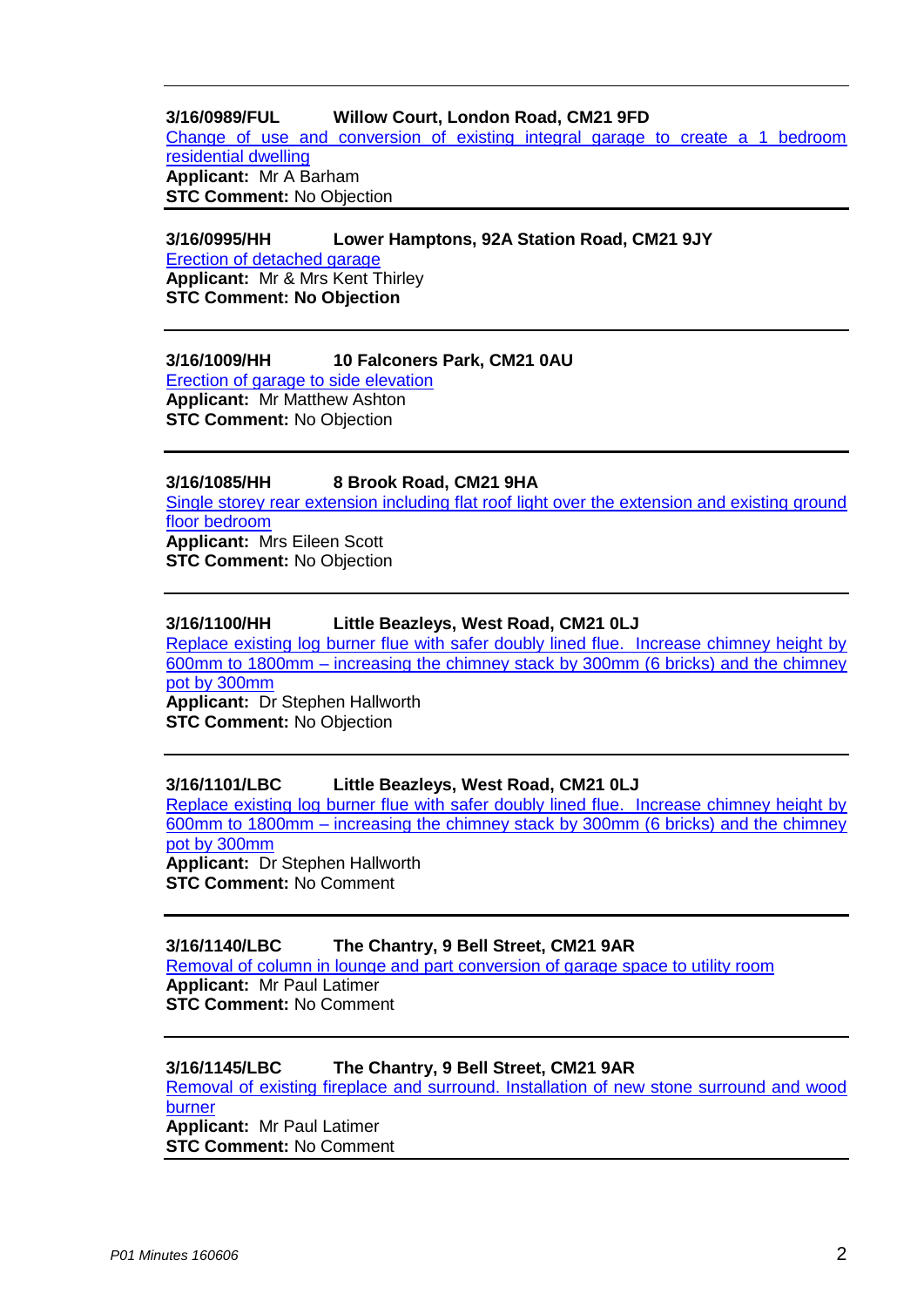# **3/16/1146/PNHH 27 Barnard Road, CM21 9DY**

Single storey rear extension – [Depth 4.5 metres. Maximum height 3.2 metres. Eaves](https://publicaccess.eastherts.gov.uk/online-applications/applicationDetails.do?activeTab=summary&keyVal=O7BLJGGL00X00)  [height 2.4 metres](https://publicaccess.eastherts.gov.uk/online-applications/applicationDetails.do?activeTab=summary&keyVal=O7BLJGGL00X00) **Applicant:** Mrs K Bellwood **STC Comment:** No Comment

**3/16/1172/HH 32 Newton Drive, CM21 9HE** [Part two storey/part single storey rear extension. Single storey front extension and new](https://publicaccess.eastherts.gov.uk/online-applications/applicationDetails.do?activeTab=summary&keyVal=O7HDRCGLJXY00)  [front bay window](https://publicaccess.eastherts.gov.uk/online-applications/applicationDetails.do?activeTab=summary&keyVal=O7HDRCGLJXY00) **Applicant:** Mr and Mrs Vears **STC Comment:** No Objection **\_\_\_\_\_\_\_\_\_\_\_\_\_\_\_\_\_\_\_\_\_\_\_\_\_\_\_\_\_\_\_\_\_\_\_\_\_\_\_\_\_\_\_\_\_\_\_\_\_\_\_\_\_\_\_\_\_\_\_\_\_\_\_\_\_**

#### **P 16/08 LATE PLANNING APPLICATIONS**

To deal with Planning Applications received from EHDC following the Publication of this Agenda and received before 03 June 2016

**3/16/1112/FUL 46 Pishiobury Drive Sawbridgeworth Hertfordshire CM21 0AE** Demolition of chalet bungalow and erection of a new detached house of 3 storeys and 6 bedrooms **STC Comment:** No Objection

**\_\_\_\_\_\_\_\_\_\_\_\_\_\_\_\_\_\_\_\_\_\_\_\_\_\_\_\_\_\_\_\_\_\_\_\_\_\_\_\_\_\_\_\_\_\_\_\_\_\_\_\_\_\_\_\_\_\_\_\_\_**

**\_\_\_\_\_\_\_\_\_\_\_\_\_\_\_\_\_\_\_\_\_\_\_\_\_\_\_\_\_\_\_\_\_\_\_\_\_\_\_\_\_\_\_\_\_\_\_\_\_\_\_\_\_\_\_\_\_\_\_\_\_\_\_\_\_**

# **3/16/1169/HH Fieldings Bullfields, CM21 9DD**

Insertion of 2no side dormer windows **STC Comment:** No Objection

#### **P 16/09 PLANNING DECISIONS MADE BY EHDC** To receive Planning Decisions from EHDC

**3/16/0331/HH Penrhyn, London Rd, Spellbrook, CM23 4BA** Erection of garage (Part retrospective) **Applicant: Mr Imdad Hussain** *STC Comment: No objection EHDC Decision: Granted*

**3/16/0591/HH 39A Gilders, CM21 0EE**

[Rear and side extensions following demolition of conservatory and existing extensions.](https://publicaccess.eastherts.gov.uk/online-applications/applicationDetails.do?activeTab=summary&keyVal=O3VTX2GLJ1300)  [New entrance porch and external cladding.](https://publicaccess.eastherts.gov.uk/online-applications/applicationDetails.do?activeTab=summary&keyVal=O3VTX2GLJ1300) **Applicant: Mr Neil Bridle** *STC Comment: No objection EHDC Decision: Granted*

**\_\_\_\_\_\_\_\_\_\_\_\_\_\_\_\_\_\_\_\_\_\_\_\_\_\_\_\_\_\_\_\_\_\_\_\_\_\_\_\_\_\_\_\_\_\_\_\_\_\_\_\_\_\_\_\_\_\_\_\_\_\_\_\_\_**

**3/16/0618/HH 3 Church Crescent, CM21 9BH**

[Two storey side and rear extension, dormer window to side and 4no rooflights](https://publicaccess.eastherts.gov.uk/online-applications/applicationDetails.do?activeTab=summary&keyVal=O44GYDGLJ2H00) **Applicant: Mr Wayne Cruse** *STC Comment: No objection EHDC Decision: Refused*